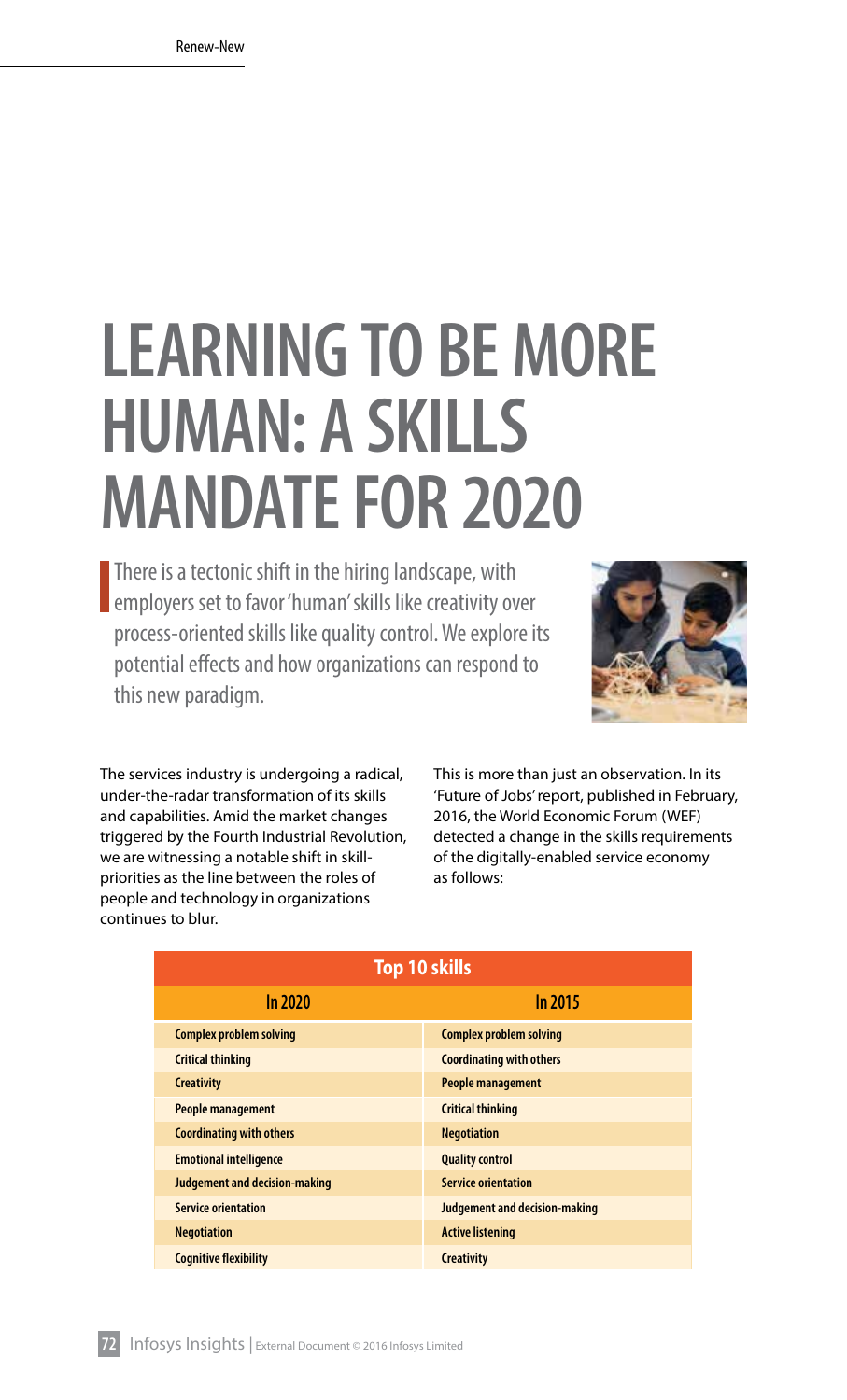*The shift in required skills is a reflection of the growing autonomous role that technology will have in the next few years.*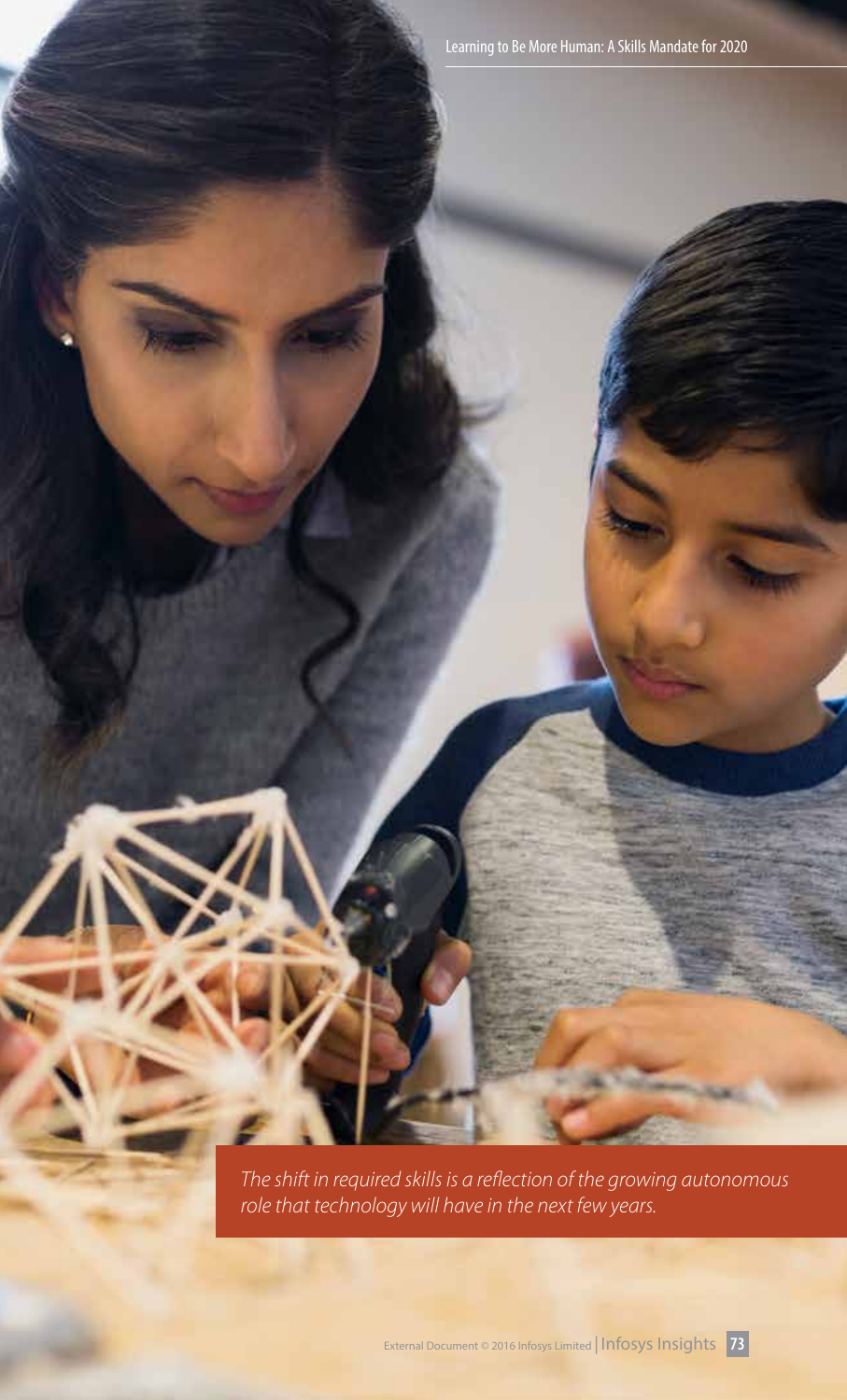$\frac{1}{2}$ é Renew-New  $\frac{1}{s}$ ¢ ¥ ¢ ġ. æ ٥ G. Ŷ ¥ Ą ţ. И. Y. υ,  $\delta^f$ 中产 ۰ ģ. R ۰  $\dot{\rm c}$ ă. ī Ĵ ģ. L P P  $\mathbb{Z}^{\overline{\ell}}$ تحقق  $\epsilon_{\rm c}$ Q. ₹ an Barat **74 Nnfosys Insights** | External Document © 2016 Infosys Limited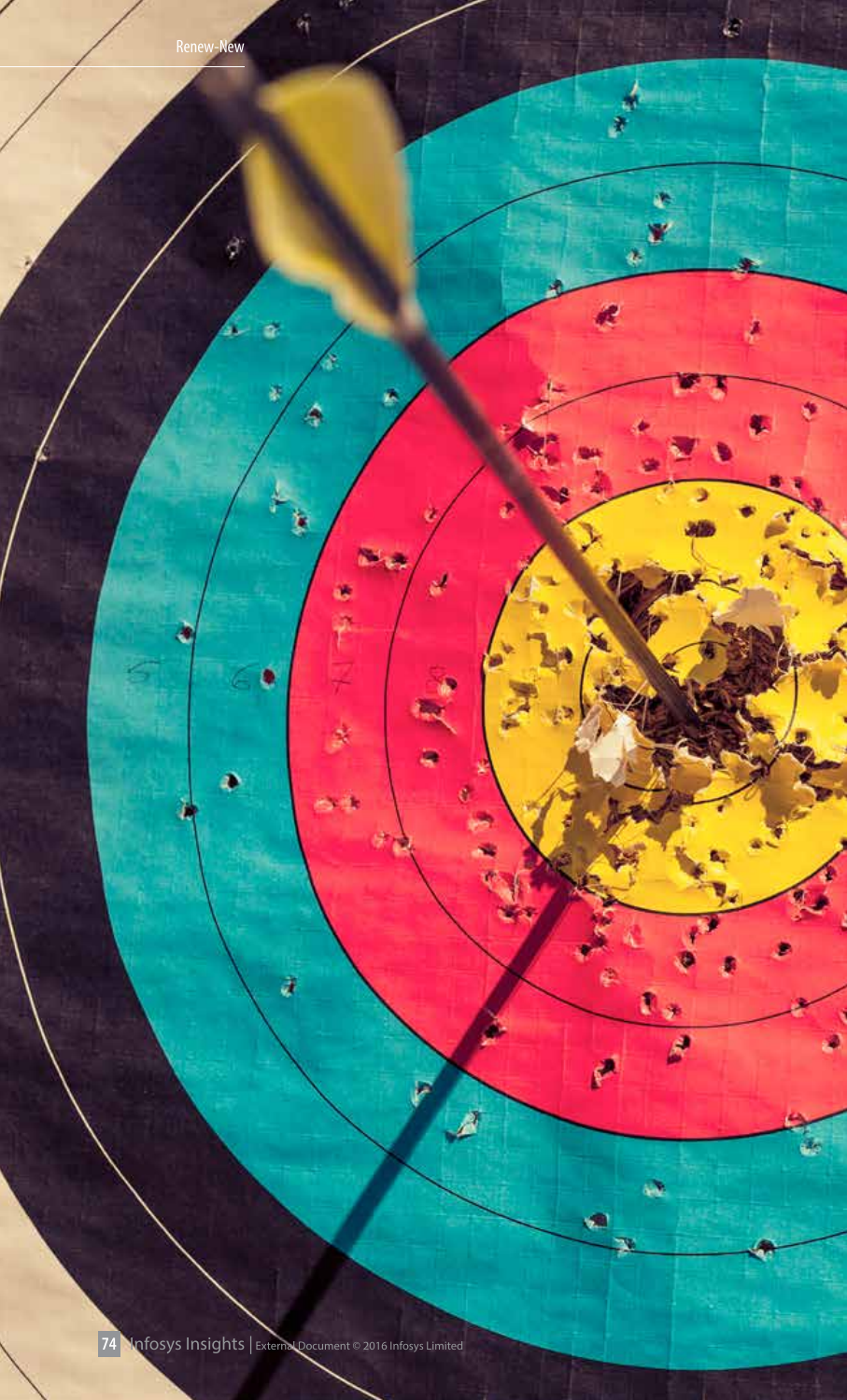While the two lists look similar, the few differences between them are critical to changing the job market over the next few years. Amid constants such as 'complex problem solving' and 'people management,' we see skills like 'quality control' (number six in the 2015 list) and 'active listening' (number nine in the 2015 list) — which are currently in demand — becoming far less important by the end of the decade. On the other hand, by 2020, skills such as 'emotional intelligence' (number six in the 2020 list) and 'cognitive flexibility' (number ten in the 2020 list) are expected to be far more critical to business needs. This shift in required skills is

not about developing new capabilities in order to use technology, but rather a reflection of the growing autonomous role that technology will have in the next few years.

Rather than devaluing the importance of quality control, the WEF data reflects the increased role

of machines and technology in dealing with quality control functions autonomously, with artificial intelligence enabling self-diagnosis and self-healing. Companies are veering away from paying humans to perform 'checking' and 'fixing' functions now that they can be reliably and efficiently handled by machines.

Similar scenarios apply to skills like 'active listening.' Companies now realize that listening must be paired with the appreciative and empathetic responses that characterize emotional intelligence, rather than being a skill in isolation. Future service delivery will require a combination of physical behavior (listening), intellectual activity (analysis and problem solving), and on-target emotional response to be truly effective and to help companies stand out from the crowd.

Superior service demands agility, which is why we are seeing 'cognitive flexibility' emerge as a top 10 skill for 2020. Who hasn't been infuriated by a call center agent who seems capable only of reading a script, rather than answering your specific question? The user experience all of us now expect is an on-demand, personalized, and conversational one. Service providers must be able to think on their feet and seamlessly shift gears

*Superior service demands agility, which is why we are seeing 'cognitive flexibility' emerge as a top 10 skill for 2020.* 

between intellectual activities and possible solution sets.

While some industries are rising to the challenge, it is not enough. These are not skills that can be easily taught in a classroom, let alone online. They require on-the-job training in order to establish context and real-world cognitive responses. Shrinking training budgets are mostly targeted at issues of scalability, speed, reusability, and automation in learning programs. These are good attributes, although not conducive to developing deep, compound, multifaceted, experiential skills such as emotional

intelligence and cognitive flexibility. Millennials have extremely short attention spans for in-depth training, and most new technologies are so intuitive that they eliminate the need for it. Consequently, companies are getting rusty in developing and delivering complex, in-depth training curricula.

Collectively, we are now finding innovative solutions to our tactical training needs. Today, we use 'Massive Open Online Courses' (MOOCs) to enrich our employees' knowledge, gamification to drive near-term tactical changes, and even artificial intelligence to power interactive online content with many of the same attributes as personalized instructor interaction. However, things like emotional intelligence or cognitive flexibility are closer to a 'practice' than a skill and so require a degree of instinctive reaction or 'muscle memory.' They are built through successive cycles of insight, application, feedback, and internalization.

A current Infosys learning program for a similarly complex area — Design Thinking — offers some ideas on how to achieve this in organizations. Like emotional intelligence or cognitive flexibility, Design Thinking requires a shift in personal mindset alongside retraining conditioned responses. It insists that before rushing into problem-solving, we pause to reflect on and explore the real needs and emotions of users. This is so that we can approach the designing of solutions from a human-centric angle, rather than a process, technology, or financial one. It also requires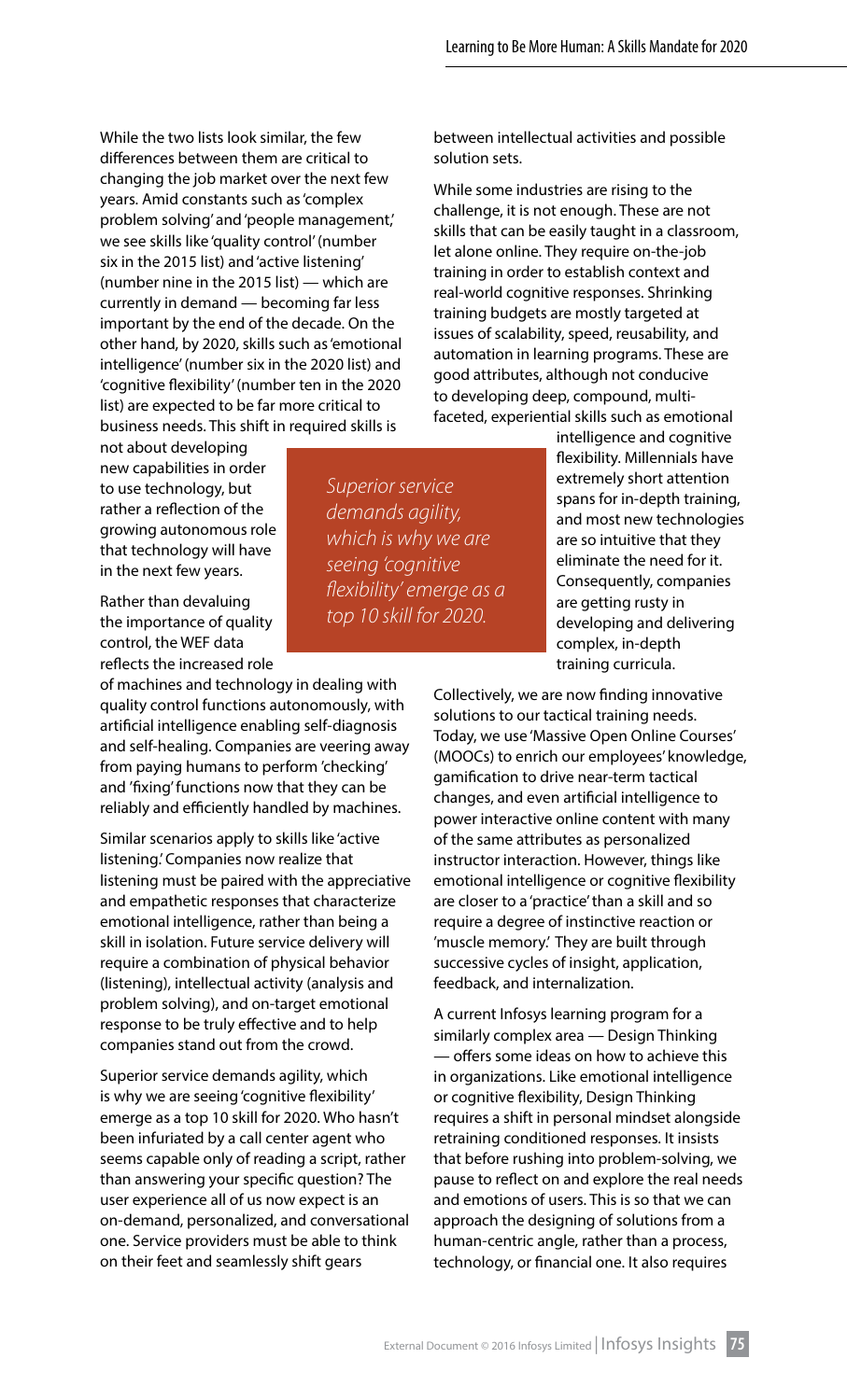us to abandon our fear of failure and criticism, and open ourselves up to successive cycles of prototyping, testing, and feedback. This, in turn, allows us to optimally tune a solution to the real-world needs of the target user.

It is a complex, compound skill that combines listening, empathy, creativity, facilitation, prototyping abilities, and more. It is also something that Infosys has trained over 100,000 employees in, over the past 18 months. We have not only taught them how to complete a design exercise, but also sought to reframe their entire approach to problem-solving and client interaction. Doing this called for a combination of face-to-face instruction, continuous on-the-job practice and application, and creation of a supportive and reinforcing environment.

Design Thinking has enabled our organization to remove internal roadblocks, improve client service, identify new technological innovations, and help clients improve their own agility and innovation. We believe this four-part approach — involving instruction, practice, ongoing application, and creation of critical mass in a supportive environment — is essential to building this complex skill. A similar approach is necessary when organizations tackle the development of emotional intelligence or cognitive flexibility skills.

On a final note, we see one other fascinating influence on the development of deep, compound skills —mindfulness. It inherently helps develop intellect, emotion, selfreflection, curiosity, openness, and other attributes, all of which fuel emotional intelligence and cognitive flexibility. A decade ago, the topic of mindfulness was reserved for a spiritual or meditative practice. Today, there are entire conferences dedicated to mindfulness in business, and mainstream companies are investing in introducing mindfulness training in their organizations. Google, LinkedIn, Facebook, Aetna, Ford, Eileen Fisher, Twitter, Slack, and Kaiser Permanente, for starters, have all spoken publicly on this topic and on the positive impact it has had on their organizations. These companies alone showcase the mainstream nature of mindfulness in modern business.

The top 10 skills the workforce and employers require as we approach 2020 are not in the realm of technology. Instead, they reflect the need for better interaction between people. It's a great time for all of us in the world of business to rethink how we will develop the complex, compound skills required to meet customers' rising expectations on service and user experience, and to support our employees in building them.



*By 2020, among the key 10 skills will be 'emotional intelligence' (number six in the list) and 'negotiation,'(number nine in the list) both of which are expected to be far more critical to business needs.*